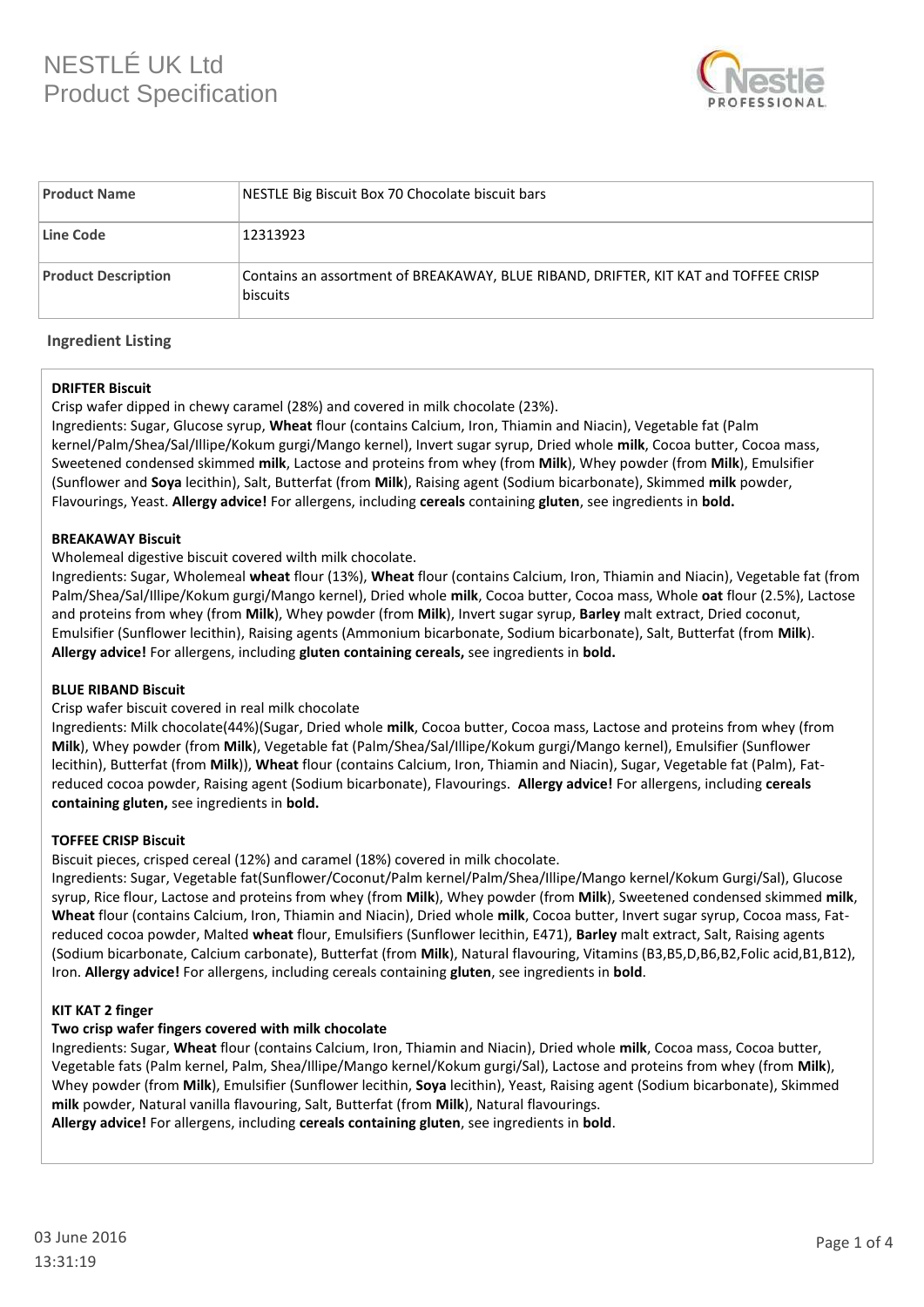# **Nutrition**

| Portion<br><b>Size</b>                 |      | kJ   | Energy<br>Kcal | Fat            | Fat<br>of which<br>saturates | Carbohydrate     | Carbohydrate<br>of which sugars | Fibre   | Protein        | Salt         |
|----------------------------------------|------|------|----------------|----------------|------------------------------|------------------|---------------------------------|---------|----------------|--------------|
| KIT KAT % RI*                          | $\%$ |      | 5              | $\overline{7}$ | 14                           | 5                | 12                              |         | $\overline{2}$ | $<$ 1        |
| <b>KIT KAT Per</b><br>serving**        | g    | 444  | 106            | $5.1\,$        | $2.8\,$                      | 13.7             | 11.2                            | 0.4     | $1.2\,$        | 0.04         |
| <b>KIT KAT Per</b><br>100g             | g    | 2136 | 510            | 24.4           | 13.4                         | 65.9             | 54                              | 1.9     | 5.6            | 0.2          |
| <b>TOFFEE CRISP</b><br>$%$ RI $*$      | $\%$ |      | 5              | $\,8\,$        | $17\,$                       | 5                | 10                              |         | $\mathbf{1}$   | $\leq$ 1     |
| <b>TOFFEE CRISP</b><br>Per serving **  | G    | 412  | 99             | 5.3            | 3.3                          | 11.8             | 9.3                             | 0.3     | 0.7            | 0.05         |
| <b>TOFFEE CRISP</b><br>Per 100g        | G    | 2171 | 519            | 27.8           | 17.5                         | 62.3             | 48.8                            | $1.4\,$ | 3.9            | 0.26         |
| DRIFTER % RI*                          | $\%$ |      | 5              | 6              | 14                           | $\boldsymbol{6}$ | 13                              |         | $\overline{2}$ | $\mathbf{1}$ |
| <b>DRIFTER Per</b><br>serving **       | G    | 415  | 99             | 4.2            | 2.7                          | 14.3             | $11.3\,$                        | 0.2     | $0.8\,$        | 0.05         |
| <b>DRIFTER Per</b><br>100 <sub>g</sub> | G    | 2023 | 482            | 20.5           | 13.3                         | 69.9             | 55.2                            | 1.2     | $4.0\,$        | 0.28         |
| BREAKAWAY<br>$%$ RI $*$                | $\%$ |      | 5              | $\overline{7}$ | 13                           | 5                | 9                               |         | $\overline{2}$ | $\leq$ 1     |
| BREAKAWAY<br>Per serving**             | g    | 413  | 99             | 4.9            | $2.6\,$                      | 12.2             | 8.2                             | 0.6     | $1.2\,$        | 0.05         |
| BREAKAWAY<br>Per 100g                  | G    | 2140 | 511            | 25.2           | 13.6                         | 63.5             | 42.7                            | 3.0     | $6.1\,$        | 0.28         |
| <b>BLUE RIBAND</b><br>$%$ RI $*$       | $\%$ |      | 5              | $\overline{7}$ | 14                           | 5                | 10                              |         | $\overline{2}$ | $\leq$ 1     |
| <b>BLUE RIBAND</b><br>Per serving **   | G    | 415  | 99             | 4.7            | $2.8\,$                      | 12.8             | 8.9                             | $0.4\,$ | $1.1\,$        | 0.03         |
| <b>BLUE RIBAND</b><br>Per 100g         | G    | 2152 | 514            | 24.6           | 14.6                         | 66.5             | 46.0                            | $2.0\,$ | $5.5\,$        | 0.13         |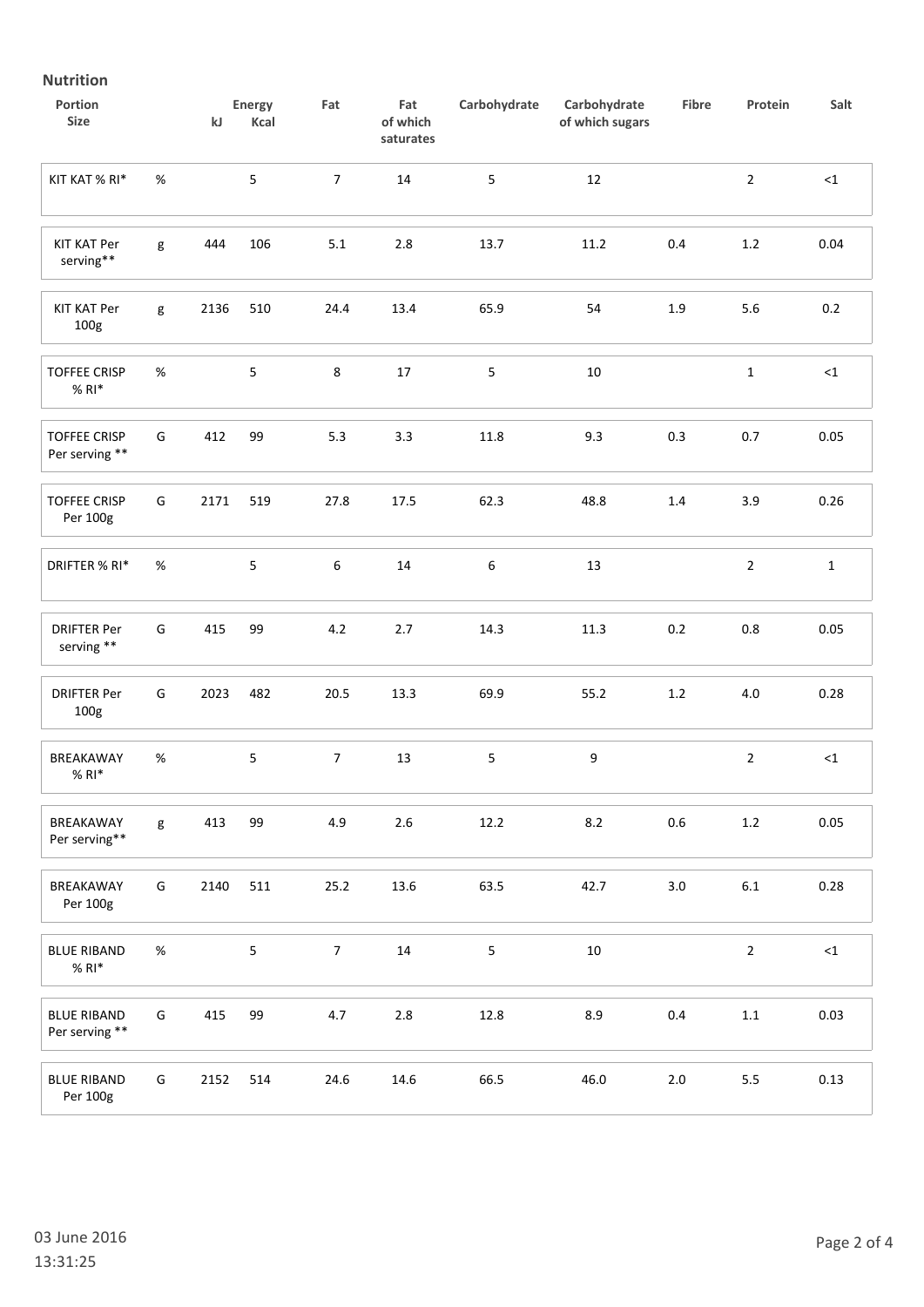\*Reference Intake of an average adult (8400kJ/2000kcal).

## **Product Information**

| Number Of Servings Per Pack    | Contains 70 servings                                                                                                 |
|--------------------------------|----------------------------------------------------------------------------------------------------------------------|
| <b>Serving Size</b>            | ** Per DRIFTER biscuit, Per BREAKAWAY Biscuit, Per BLUE RIBAND Biscuit, Per TOFFEE<br>CRISP Biscuit, Per KIT KAT bar |
| Serving Suggestion             |                                                                                                                      |
| Storage Instructions           | Store in a cool, dry place                                                                                           |
| Storage Instructions Once Open |                                                                                                                      |
| Shelf Life                     | 8 months                                                                                                             |

## **Allergen and Intolerance Information**

| <b>Constituents</b>                                             | Presence Contains/May contain/Free from,<br>according to GS1 definition |
|-----------------------------------------------------------------|-------------------------------------------------------------------------|
| Peanuts and Products Thereof                                    | Free From                                                               |
| Other Nuts and Products Thereof                                 | Free From                                                               |
| Crustaceans and Products Thereof                                | Free From                                                               |
| <b>Molluscs and Products Thereof</b>                            | Free From                                                               |
| Fish And Products Thereof                                       | Free From                                                               |
| Eggs And Products Thereof                                       | Free From                                                               |
| Milk And Products Thereof Including Lactose                     | Contains                                                                |
| Soybeans And Products Thereof                                   | Contains                                                                |
| Cereals Containing Gluten And Products Thereof                  | Contains                                                                |
| Celery And Products Thereof                                     | Free From                                                               |
| Sesame Seeds And Products Thereof                               | Free From                                                               |
| <b>Mustard And Products Thereof</b>                             | Free From                                                               |
| Lupin And Derivatives Thereof                                   | Free From                                                               |
| Sulphur Dioxide / Sulphites At Concentrations More Than 10mg/kg | Free From                                                               |

# **Dietary Information**

| Suitable For A Vegetarian   | Yes | Suitable For Halal  |  |
|-----------------------------|-----|---------------------|--|
| Suitable For A Vegan        | No. | Suitable For Kosher |  |
| Suitable For A Coeliac Diet |     |                     |  |

## **On Pack Claim**

Free from artifical colours, flavours or preservatives. Free from hydrogenated fat Suitable for vegetarians Free from nuts 99 calories per biscuit

## **Preparation Instructions**

Ready to eat